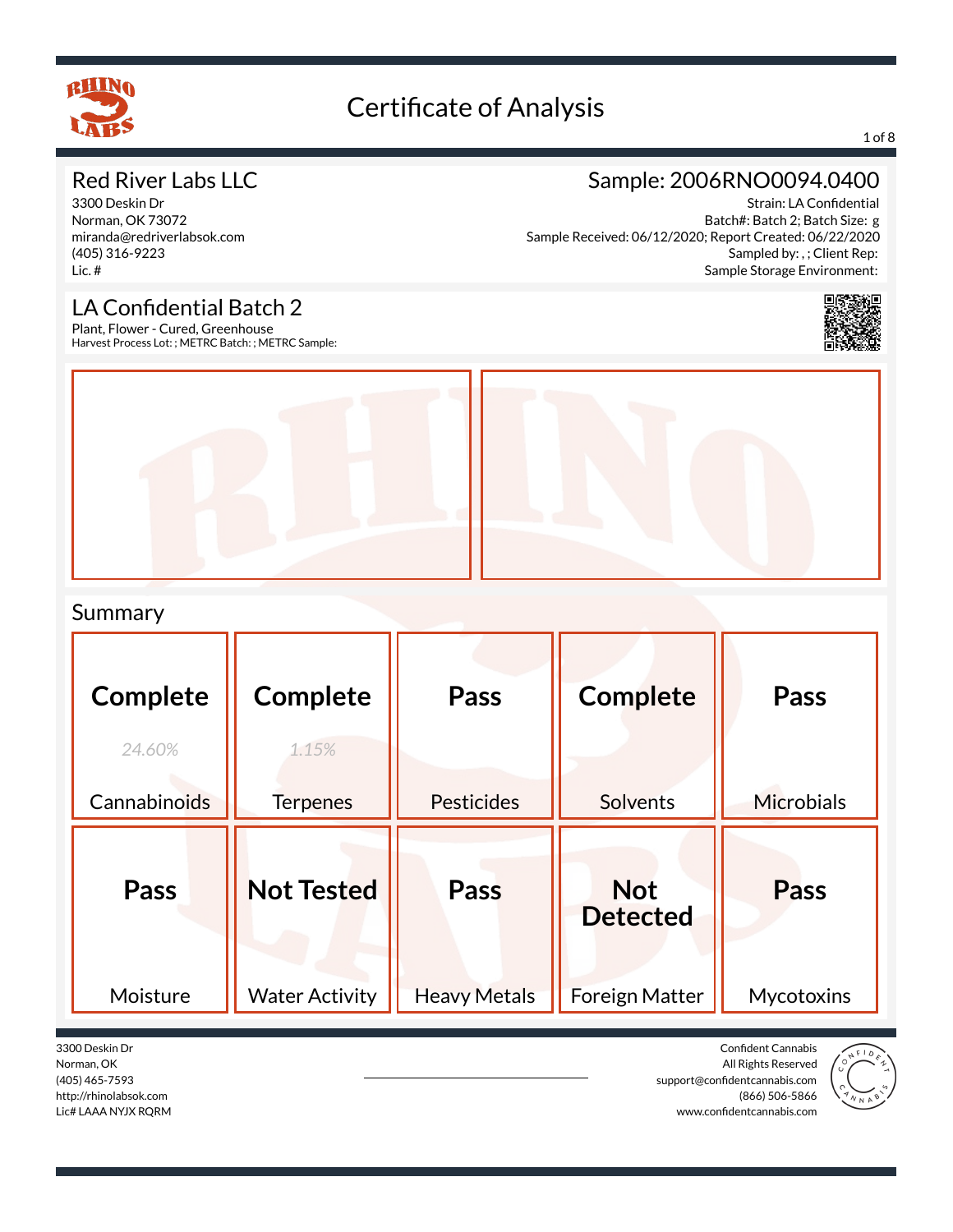

### 2 of 8

### Red River Labs LLC

3300 Deskin Dr Norman, OK 73072 miranda@redriverlabsok.com (405) 316-9223 Lic. #

### Sample: 2006RNO0094.0400

Strain: LA Confidential Batch#: Batch 2; Batch Size: g Sample Received: 06/12/2020; Report Created: 06/22/2020 Sampled by: , ; Client Rep: Sample Storage Environment:

### LA Confidential Batch 2

Plant, Flower - Cured, Greenhouse Harvest Process Lot: ; METRC Batch: ; METRC Sample:



### Cannabinoids Complete

| Analyte      | LOC        | <b>Results</b> | <b>Results</b> |  |
|--------------|------------|----------------|----------------|--|
|              | <b>PPM</b> | %              | mg/g           |  |
| THCa         |            | 23.02          | 230.2          |  |
| ∆9-THC       |            | 0.64           | 6.4            |  |
| <b>THCV</b>  |            | 0.58           | 5.8            |  |
| CBGa         |            | 0.36           | 3.6            |  |
| <b>Total</b> |            | 24.60          | 246.0          |  |



3300 Deskin Dr Norman, OK (405) 465-7593 http://rhinolabsok.com Lic# LAAA NYJX RQRM





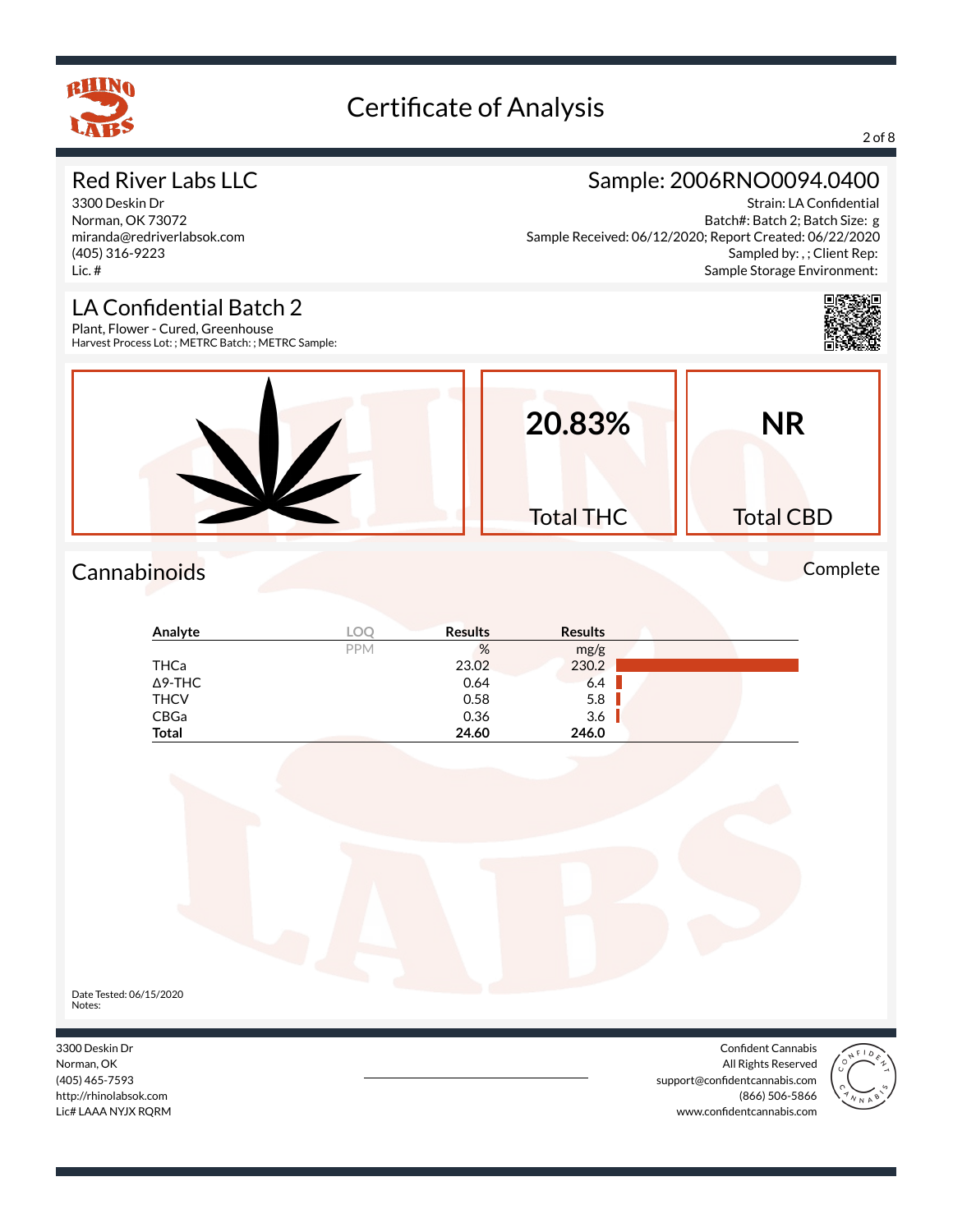

### 3 of 8

### Red River Labs LLC

3300 Deskin Dr Norman, OK 73072 miranda@redriverlabsok.com (405) 316-9223 Lic. #

### LA Confidential Batch 2

Plant, Flower - Cured, Greenhouse Harvest Process Lot: ; METRC Batch: ; METRC Sample:

### **Terpenes**

### Sample: 2006RNO0094.0400

Strain: LA Confidential Batch#: Batch 2; Batch Size: g Sample Received: 06/12/2020; Report Created: 06/22/2020 Sampled by: , ; Client Rep: Sample Storage Environment:



Primary Aromas

### **Analyte LOQ Results Results** % % mg/g β-Myrcene 0.78 7.8  $\alpha$ -Pinene 1.6 Hops  $δ$ -Limonene  $0.11$  1.1 Ocimene 0.04 0.4 β-Caryophyllene 0.02 0.2 Nerolidol 0.02 0.2 α-Bisabolol 0.01 0.1 H Pine Guaiol **0.01** 0.1 0.1 I 3-Carene NR NR NR α-Humulene NR NR NR α-Terpinene NR NR NR NR β-Pinene NR NR NR Camphene NR NR NR **Orange** γ-Terpinene NR NR NR Geraniol NR NR Isopulegol NR NR Linalool NR NR p-Cymene NR NR NR Earthy Terpinolene NR NR **Total 1.15 11.5** Cinnamon **1.15%** Notes: Total Terpenes

Date Tested: 06/15/2020

3300 Deskin Dr Norman, OK (405) 465-7593 http://rhinolabsok.com Lic# LAAA NYJX RQRM

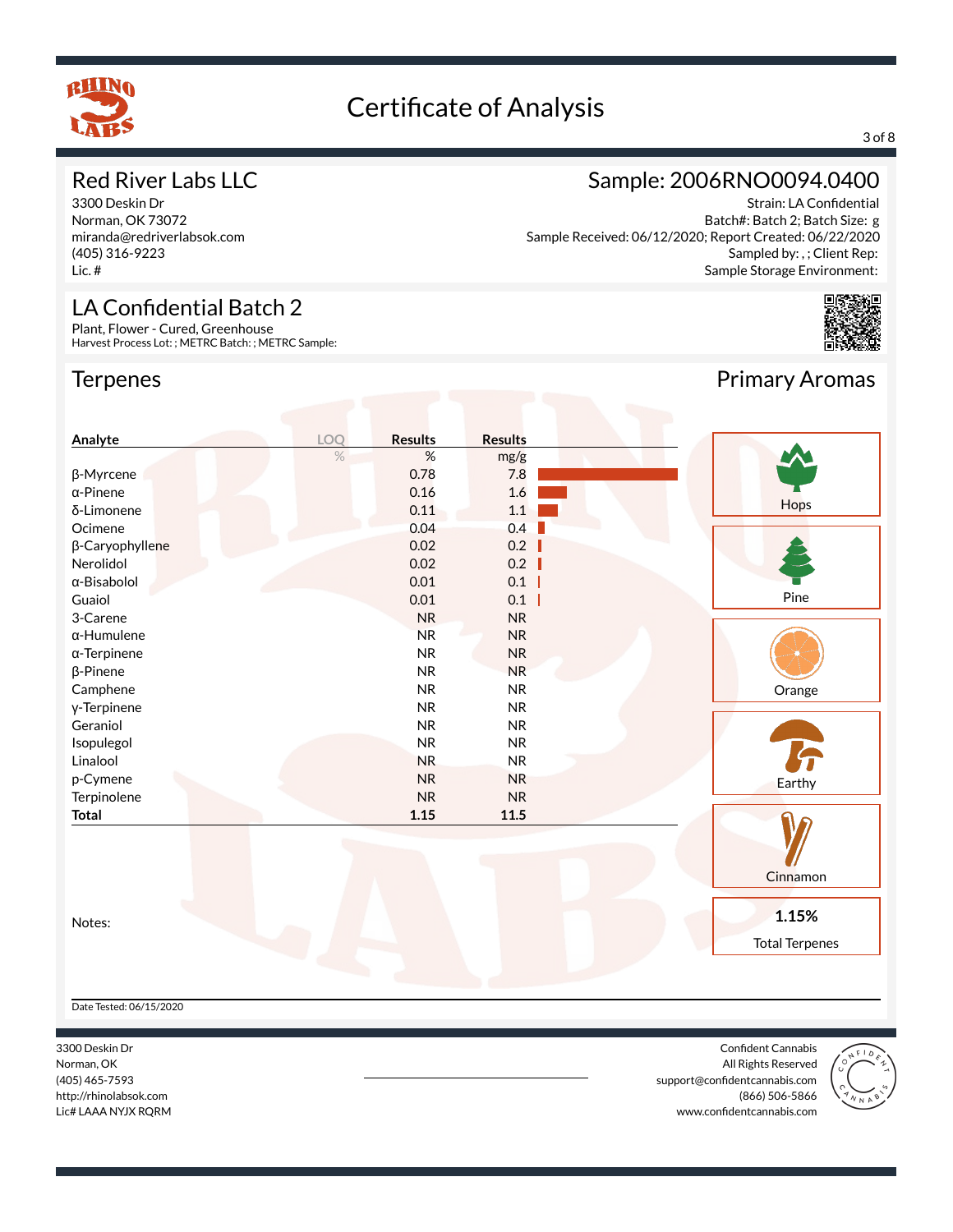

### 4 of 8

### Red River Labs LLC

3300 Deskin Dr Norman, OK 73072 miranda@redriverlabsok.com (405) 316-9223 Lic. #

### Sample: 2006RNO0094.0400

Strain: LA Confidential Batch#: Batch 2; Batch Size: g Sample Received: 06/12/2020; Report Created: 06/22/2020 Sampled by: , ; Client Rep: Sample Storage Environment:



LA Confidential Batch 2 Plant, Flower - Cured, Greenhouse

Harvest Process Lot: ; METRC Batch: ; METRC Sample:

### Microbials Pass



| Analyte               | .imit | <b>Units</b> | <b>Status</b> |
|-----------------------|-------|--------------|---------------|
|                       | CFU/g | CFU/g        |               |
| Aspergillus flavus    |       | <b>ND</b>    | Pass          |
| Aspergillus fumigatus |       | <b>ND</b>    | Pass          |
| Aspergillus niger     |       | <b>ND</b>    | Pass          |
| Aspergillus terreus   |       | <b>ND</b>    | Pass          |
| E. Coli               |       | <b>ND</b>    | Pass          |
| Salmonella SPP        |       | <b>ND</b>    | Pass          |

3300 Deskin Dr Norman, OK (405) 465-7593 http://rhinolabsok.com Lic# LAAA NYJX RQRM

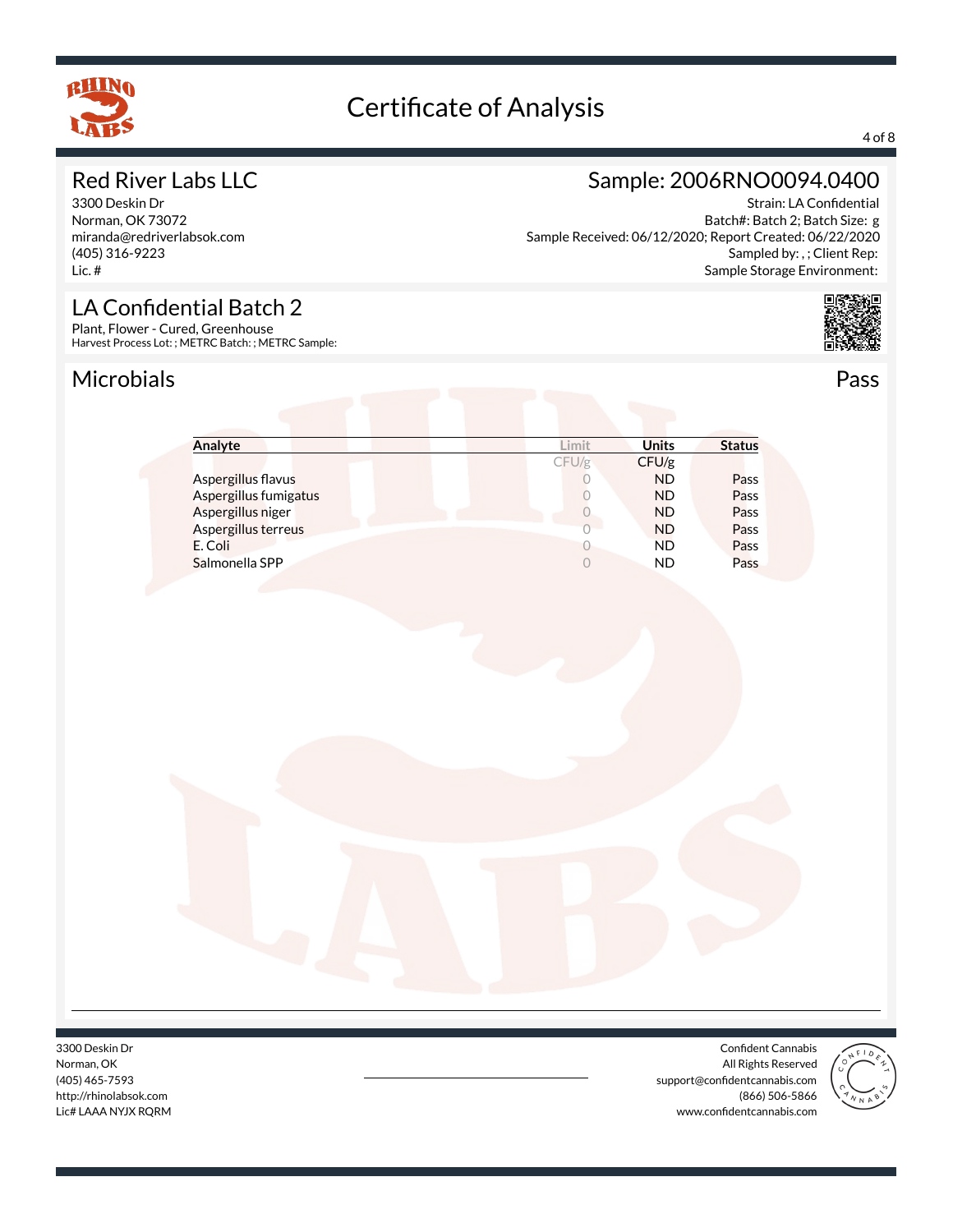

#### 5 of 8

### Red River Labs LLC

3300 Deskin Dr Norman, OK 73072 miranda@redriverlabsok.com (405) 316-9223 Lic. #

### Sample: 2006RNO0094.0400

Strain: LA Confidential Batch#: Batch 2; Batch Size: g Sample Received: 06/12/2020; Report Created: 06/22/2020 Sampled by: , ; Client Rep: Sample Storage Environment:



## LA Confidential Batch 2

Plant, Flower - Cured, Greenhouse Harvest Process Lot: ; METRC Batch: ; METRC Sample:

### Heavy Metals **Pass**

| Analyte | Mass       | LOQ | Limit          | <b>Status</b> |
|---------|------------|-----|----------------|---------------|
|         | <b>PPM</b> | PPM | PPM            |               |
| Arsenic | $\sf ND$   |     | $\Omega$       | Pass          |
| Cadmium | ${\sf ND}$ |     | $\overline{0}$ | Pass          |
| Lead    | ${\sf ND}$ |     | 1              | Pass          |
| Mercury | <b>ND</b>  |     |                | Pass          |
|         |            |     |                |               |
|         |            |     |                |               |
|         |            |     |                |               |

3300 Deskin Dr Norman, OK (405) 465-7593 http://rhinolabsok.com Lic# LAAA NYJX RQRM

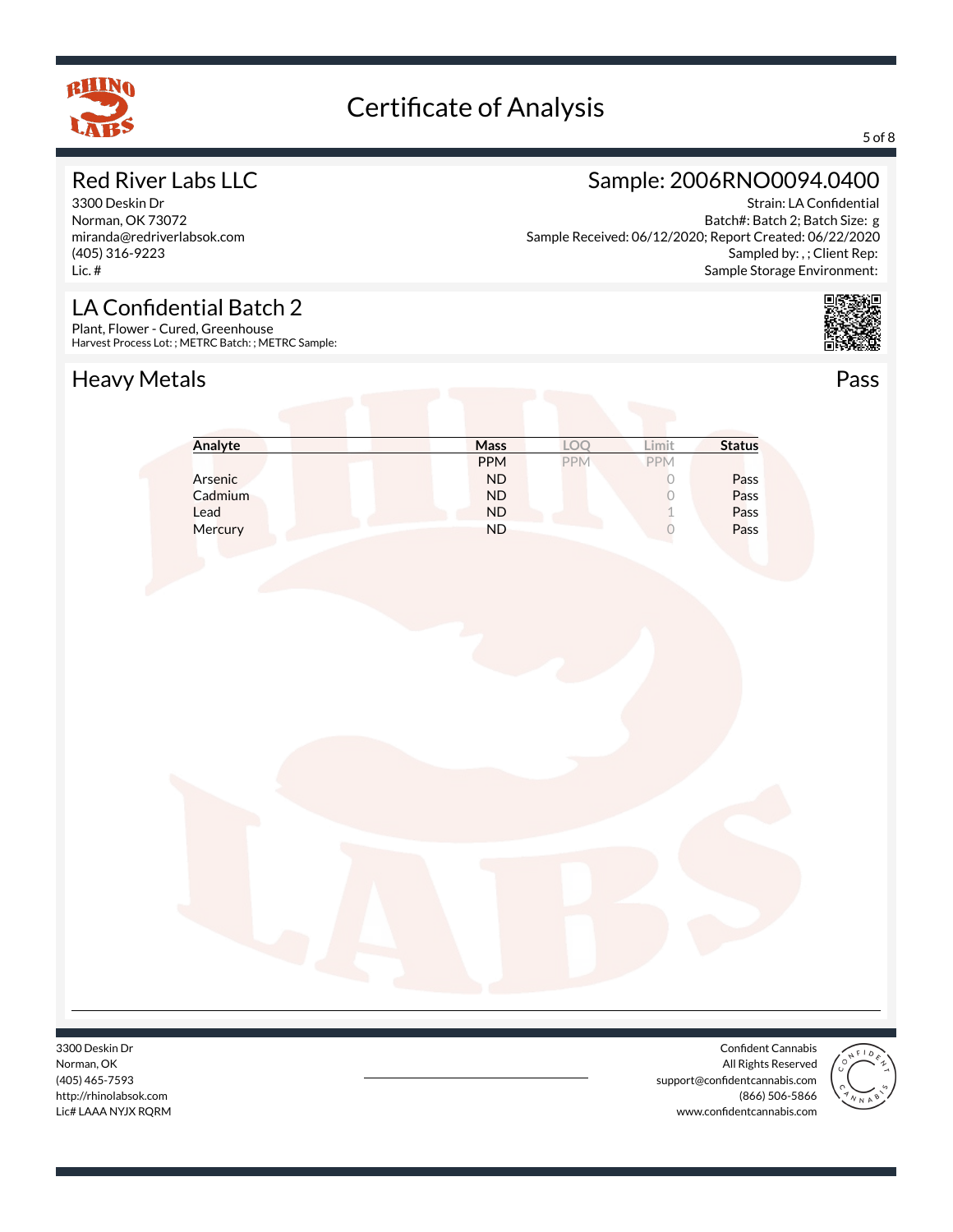

### 6 of 8

### Red River Labs LLC

3300 Deskin Dr Norman, OK 73072 miranda@redriverlabsok.com (405) 316-9223 Lic. #

## Sample: 2006RNO0094.0400

Strain: LA Confidential Batch#: Batch 2; Batch Size: g Sample Received: 06/12/2020; Report Created: 06/22/2020 Sampled by: , ; Client Rep: Sample Storage Environment:



LA Confidential Batch 2

Plant, Flower - Cured, Greenhouse Harvest Process Lot: ; METRC Batch: ; METRC Sample:



| Analyte                 | LO         | .imit | <b>Units</b> | <b>Status</b> |
|-------------------------|------------|-------|--------------|---------------|
|                         | <b>PPB</b> | PPB   | <b>PPB</b>   |               |
| <b>B1</b>               |            | 20.00 | <b>ND</b>    | Pass          |
| <b>B2</b>               |            | 20.00 | <b>ND</b>    | Pass          |
| G <sub>1</sub>          |            | 20.00 | <b>ND</b>    | Pass          |
| G <sub>2</sub>          |            | 20.00 | <b>ND</b>    | Pass          |
| Ochratoxin A            |            | 20.00 | <b>ND</b>    | Pass          |
| <b>Total Aflatoxins</b> |            | 20.00 | <b>ND</b>    | Pass          |

3300 Deskin Dr Norman, OK (405) 465-7593 http://rhinolabsok.com Lic# LAAA NYJX RQRM

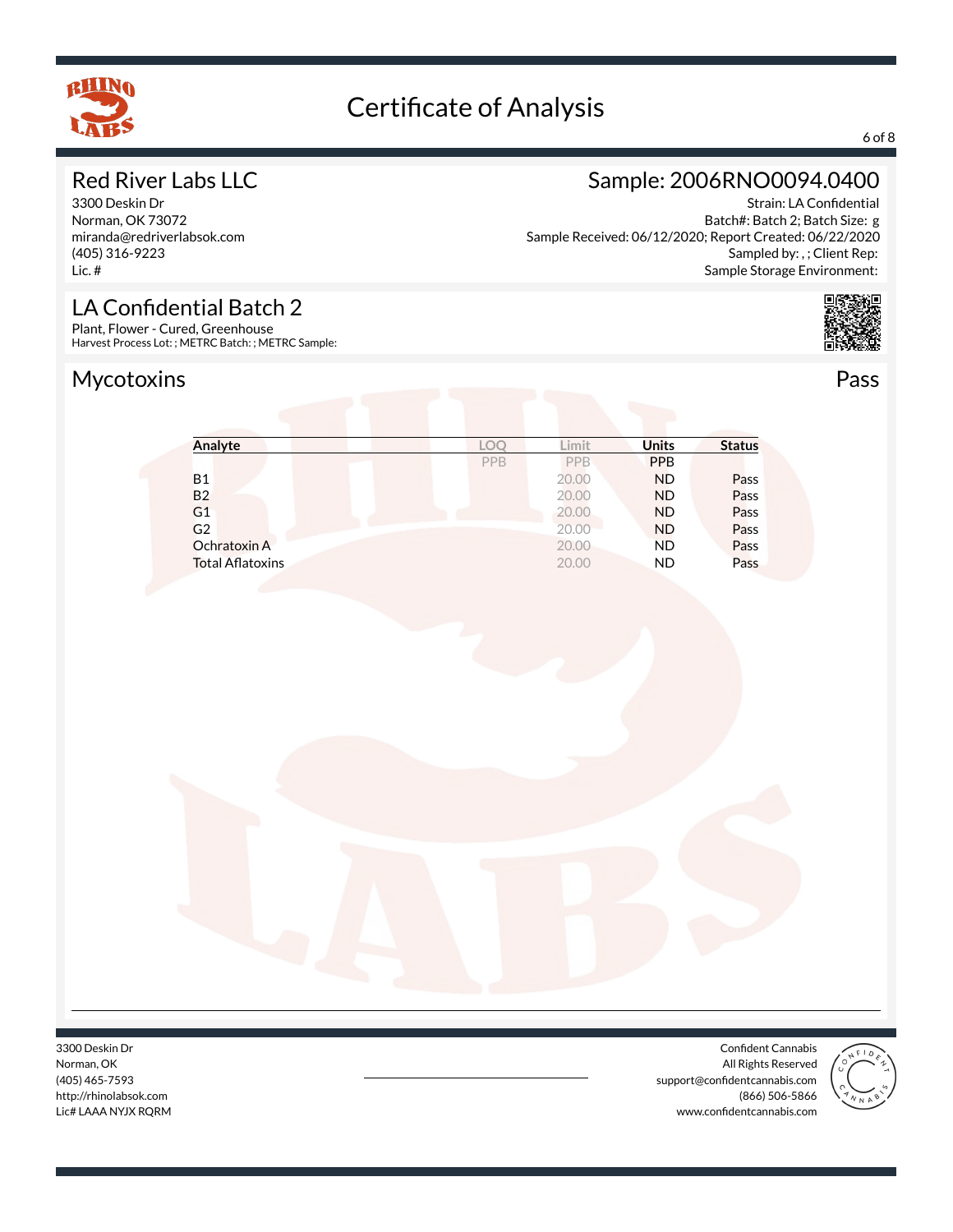

### 7 of 8

### Red River Labs LLC

3300 Deskin Dr Norman, OK 73072 miranda@redriverlabsok.com (405) 316-9223 Lic. #

### LA Confidential Batch 2

Plant, Flower - Cured, Greenhouse Harvest Process Lot: ; METRC Batch: ; METRC Sample:

### Residual Solvents **Complete**

### Sample: 2006RNO0094.0400

Strain: LA Confidential Batch#: Batch 2; Batch Size: g Sample Received: 06/12/2020; Report Created: 06/22/2020 Sampled by: , ; Client Rep: Sample Storage Environment:



| Analyte        | LOQ        | Limit      | Mass           | <b>Status</b> |
|----------------|------------|------------|----------------|---------------|
|                | <b>PPM</b> | <b>PPM</b> | <b>PPM</b>     |               |
| Acetone        | 1.000      | 1000.000   | <b>NR</b>      | <b>NT</b>     |
| Benzene        | 1.000      | 2.000      | <b>NR</b>      | <b>NT</b>     |
| <b>Butane</b>  | 1.000      | 1000.000   | <b>NR</b>      | <b>NT</b>     |
| Heptane        | 1.000      | 1000.000   | <b>NR</b>      | <b>NT</b>     |
| <b>Hexanes</b> | 1.000      | 1000.000   | <b>NR</b>      | <b>NT</b>     |
| Pentane        | 1.000      | 1000.000   | NR.            | <b>NT</b>     |
| Propane        | 1.000      | 1000.000   | <b>NR</b>      | ΝT            |
| Toluene        | 1.000      | 180.000    | N <sub>R</sub> | NT            |
| Xylenes        | 1.000      | 430.000    | <b>NR</b>      | NT            |

3300 Deskin Dr Norman, OK (405) 465-7593 http://rhinolabsok.com Lic# LAAA NYJX RQRM